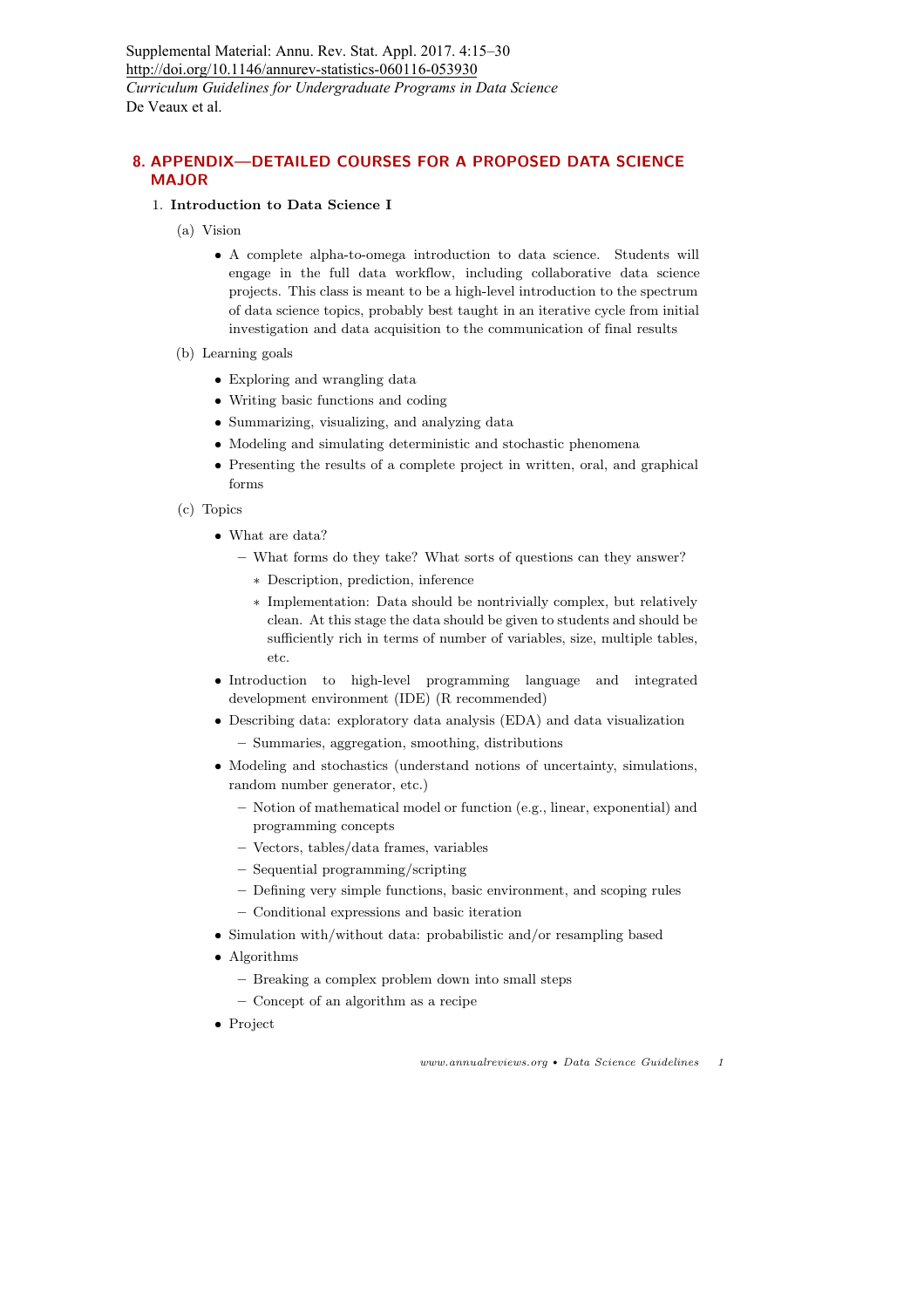- Communication: evaluate students on written, oral, and graphical forms
- Ethics: e.g., copying code is plagiarism
- Teamwork: working on a group project with version control (e.g., GitHub). Concepts of project and code management.
- Motivate with application areas

#### 2. Introduction to Data Science II

- (a) Vision
	- Exposure to different data types and sources, the process of data curation for the purpose of transforming them to a format suitable for analysis. Introduction to the elementary notions in estimation, prediction and inference. We envision this class to be taught through case studies involving less-manicured data to enhance their computational and analytical abilities.
- (b) Learning goals
	- Interacting with a variety of data sources including relational databases
	- Accessing data via different interfaces
	- Building structure from a variety of data forms to enable analysis
	- Formulating problems and bringing elementary concepts in estimation, prediction, and inference to bear
	- Understanding how the data collection process influences the scope of inference
- (c) Topics
	- Kinds of data: e.g., static, spatial, temporal, text, media, etc.
	- Data sources: e.g., relational databases, web/application programming interface (API), streaming
	- Data collection: e.g., sampling, design (observational versus experimental) and its impact on visualization, modeling and generalizability of results
	- Data cleaning/extraction: e.g., wrangling, regular expressions, SQL statements
	- Data analysis/modeling:
		- Question/problem formation along with EDA
		- Introduction to estimation and inference (testing and confidence intervals) including simulation and resampling
		- Scope of inference
		- Assessment and selection e.g., training and testing sets
	- Project: A more comprehensive data-driven project including problem formulation, informed data wrangling and elementary analysis and conclusions including limitations to generalizability
		- Ability to collect data is enhanced
		- Better tools for analysis/scope of inference
		- Communicate, team, ethics, presentation

#### 3. Mathematics for Data Science I

2 De Veaux et al.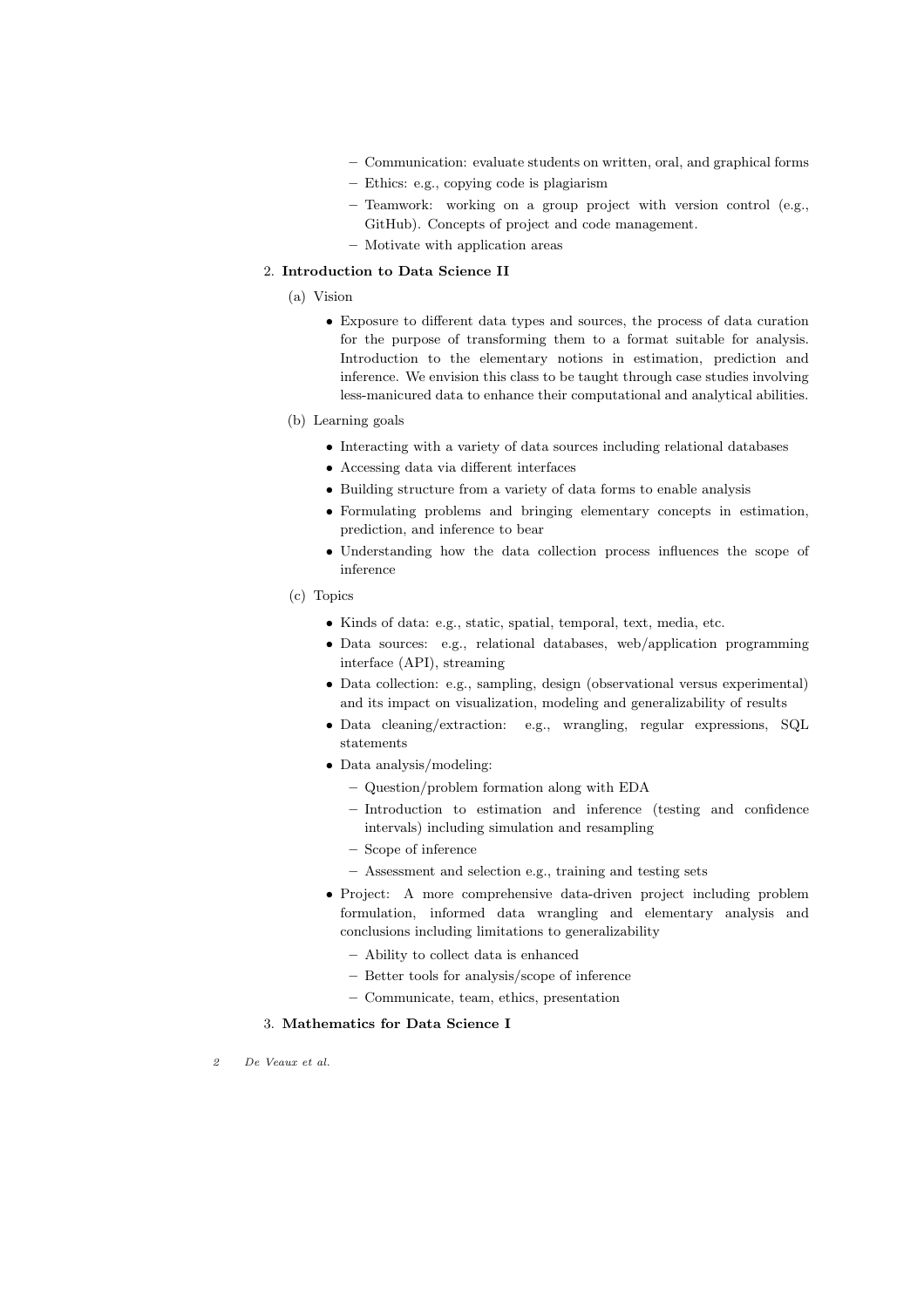# (a) Vision

- Data science students need to use mathematical and statistical models, and these require mathematical foundations. This course introduces concepts from linear modeling and optimization, providing mathematical foundations as they are needed and motivated by applications. The focus is not on proof nor on excessive hand computations; instead, it is on employing and relating the mathematics to the real-world ideas. Concepts are made concrete through numerical computation.
- (b) Learning goals
	- Model real-world phenomena with functions (e.g., linear, polynomial, exponential)
	- Optimize functions and interpret results
	- Develop geometric intuition for linear modeling and optimization
	- Employ tools for understanding local behavior of functions and models
	- Learn tools from matrix algebra to analyze higher dimensional models
	- Investigate sensitivity of models to small changes in the inputs
	- Navigate the choice of model; understanding limitations of models
	- Generate models for varied applications, using a diversity of tools
- (c) Topics
	- Introduction to modeling: simple models via functions (e.g., from physics)
	- Linear Algebra and Geometry: vectors, dot product, distance, projection, matrix algebra
	- Multivariate thinking: (hyper)plane equations, systems of equations
	- Sensitivity of models to changes in the input: slopes of lines, cross sections of planes, secant and tangent lines for curves
	- Solving linear systems of equations:
		- Geometric approach to the determinant as a measurement of volume
		- Row operations, echelon form, and geometric interpretation
		- Degenerate matrices, nonexistence of solutions, criterion for existence of solutions
	- Derivatives:
		- Linear approximation
		- Optimization in the context of data science and regression
		- Gradient method of steepest descent
	- Geometric approach to correlation via the dot product
	- Matrix factorizations (if time allows)
		- LU and QR factorizations
		- Geometric interpretation of linear transformations
		- Eigenvalues and eigenvectors, diagonalization
		- Singular value decomposition
		- Principal component analysis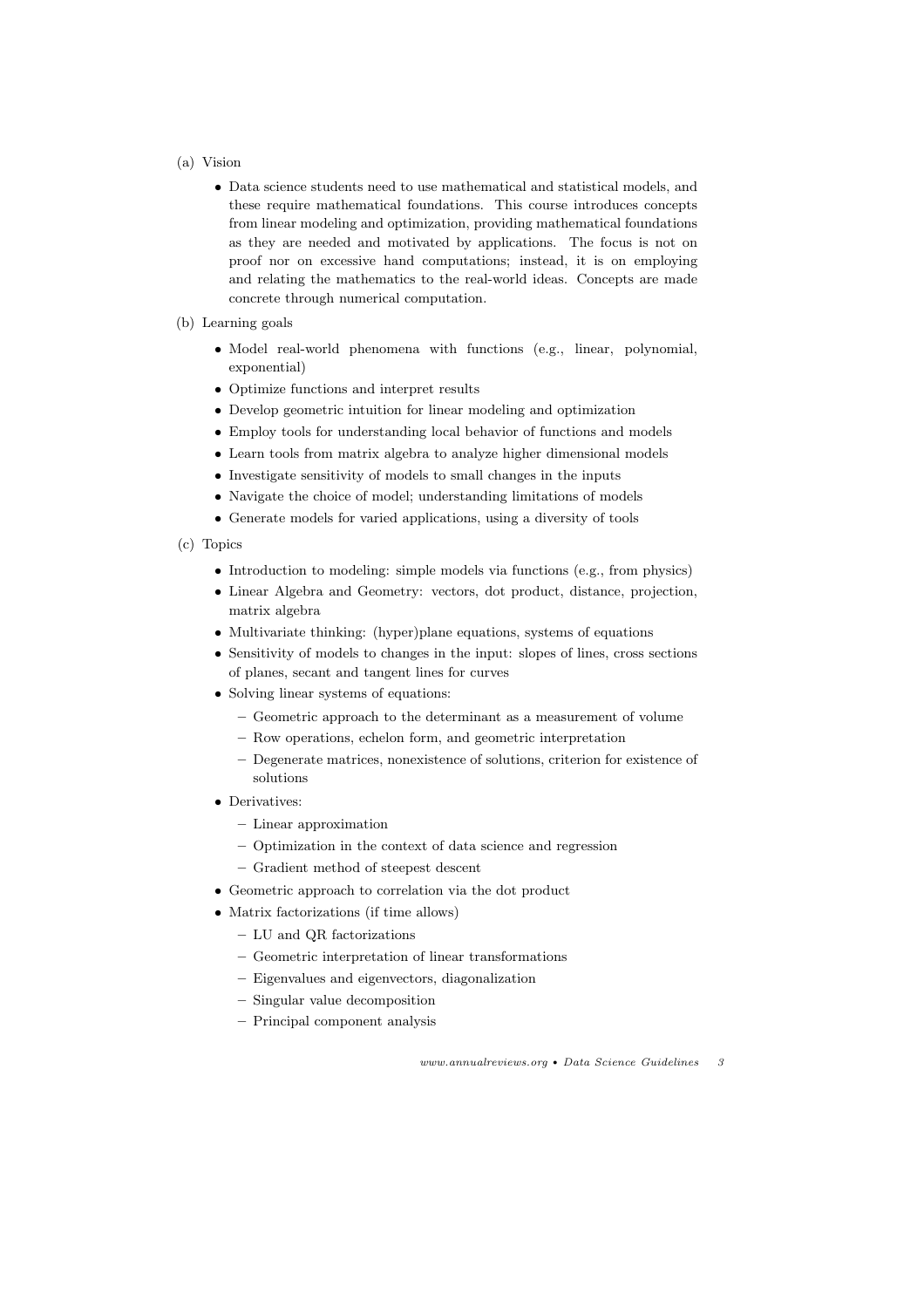### 4. Mathematics for Data Science II

(a) Vision

- Introduce probability theory and data-generating processes that lead to probability distributions. Build probability distributions from empirical data, and density functions from histograms. Topics of integration are introduced as motivated by probabilistic ideas and the transition from discrete data to continuous functions. The focus is not on proof nor on excessive hand computations; instead, ideas and concepts are made concrete through visualization and numerical computation.
- (b) Learning goals
	- Understand and appreciate the role of randomness in data-generating processes
	- Apply properties and rules of probability to specific problems or questions
	- Use simulation at a basic level to generate data and to explore probability
	- Interpret area under a curve in a probabilistic context
	- Identify appropriate use of probability distributions, including ideas of expectation and variance
	- Extend univariate concepts to their multivariate analogues
- (c) Topics
	- Randomness, random variables, empirical distributions
	- Notions of probability: sample spaces and events, sets and counting, Venn diagrams
	- Simulation as a constructive tool to explore probability, law of large numbers
	- Conditional probability and independence: Bayes' formula
	- Binomial, geometric, and normal distributions. Others taught "just in time" as needed in advanced courses
	- Integration
		- Motivate integrals via probability, expectation, and variance (discrete to continuous)
		- The fundamental theorem of calculus: relationship between probability distribution function and cumulative distribution function
		- Understanding basic numerical integration and the idea of error bounds
	- Sampling distributions and the central limit theorem through simulation
	- Joint probability distributions, multiple integrals, marginal distributions
	- Series and connection to discrete probability distributions

# 5. Algorithms and Software Concepts

(a) Vision

• Deepen students' understanding of computational problem solving begun in Data Science I and II. Continued use of a data-centered approach and employing scaffolding of problems and techniques, using procedural programming and exploring common problem-solving strategies and assessing efficiency. Utilize statistical algorithms and data methods as a vehicle for learning the computer science concepts.

4 De Veaux et al.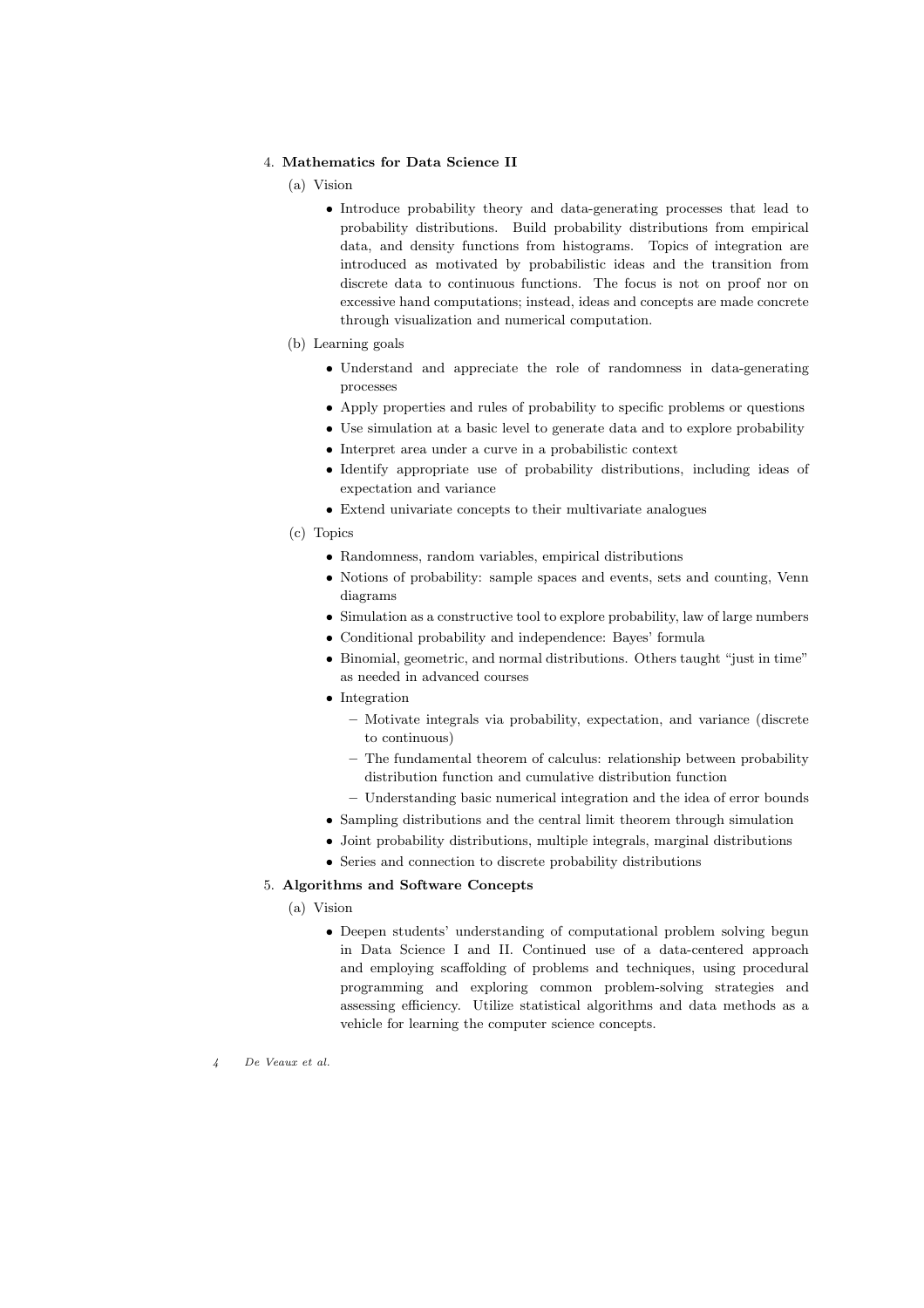- (b) Learning goals
	- Writing complete programs to solve problems
	- Learn a second programming language (e.g., Python,  $C_{++}$ , Java)
	- Gain comfort with a new IDE (e.g., Eclipse)
	- Deepen programming language understanding, including concepts of variable scoping, data types, parameter passing, etc.
	- Understand implementations of basic statistical algorithms and their efficiency, from both abstract and lower level perspectives
- (c) Topics
	- Applying fundamental data structures useful in a data science context
		- Lists (function application, aggregating statistical properties)
		- Stacks (encoding sequential data transformations)
		- Queues (simulating arrival processes)
		- Dictionaries (implementing graph representations, bag of words)
		- Matrices (implementing factorization algorithms, implementing groupby/summarize)
		- Trees (implementing recursively partitioned decision tree)
		- Efficiency of operations applied to the above data structures
		- Scalability of various data structures, including distribution beyond a single node
	- Complexity of algorithms
		- Big-O notation, practical versus theoretical efficiency
		- Brute force, divide-and-conquer
	- Software development process
		- Correctness, evaluation, debugging
		- Code readability/documentation
		- Project and code management—version control
	- Comparing programming languages
		- Functional programming centered view from Data Science I and II versus imperative programming: the value of provable correctness, the ability to map an operation across an entire list, connection to system design, ethical implications
		- Basics of object-oriented programming: software design using abstract data types
	- High-performance computing
		- Algorithmic paradigms (e.g., map-reduce, online/streaming)
		- Systems (e.g., Hadoop, Spark, NoSQL)

# 6. Data Curation, Management, Organization

(a) Vision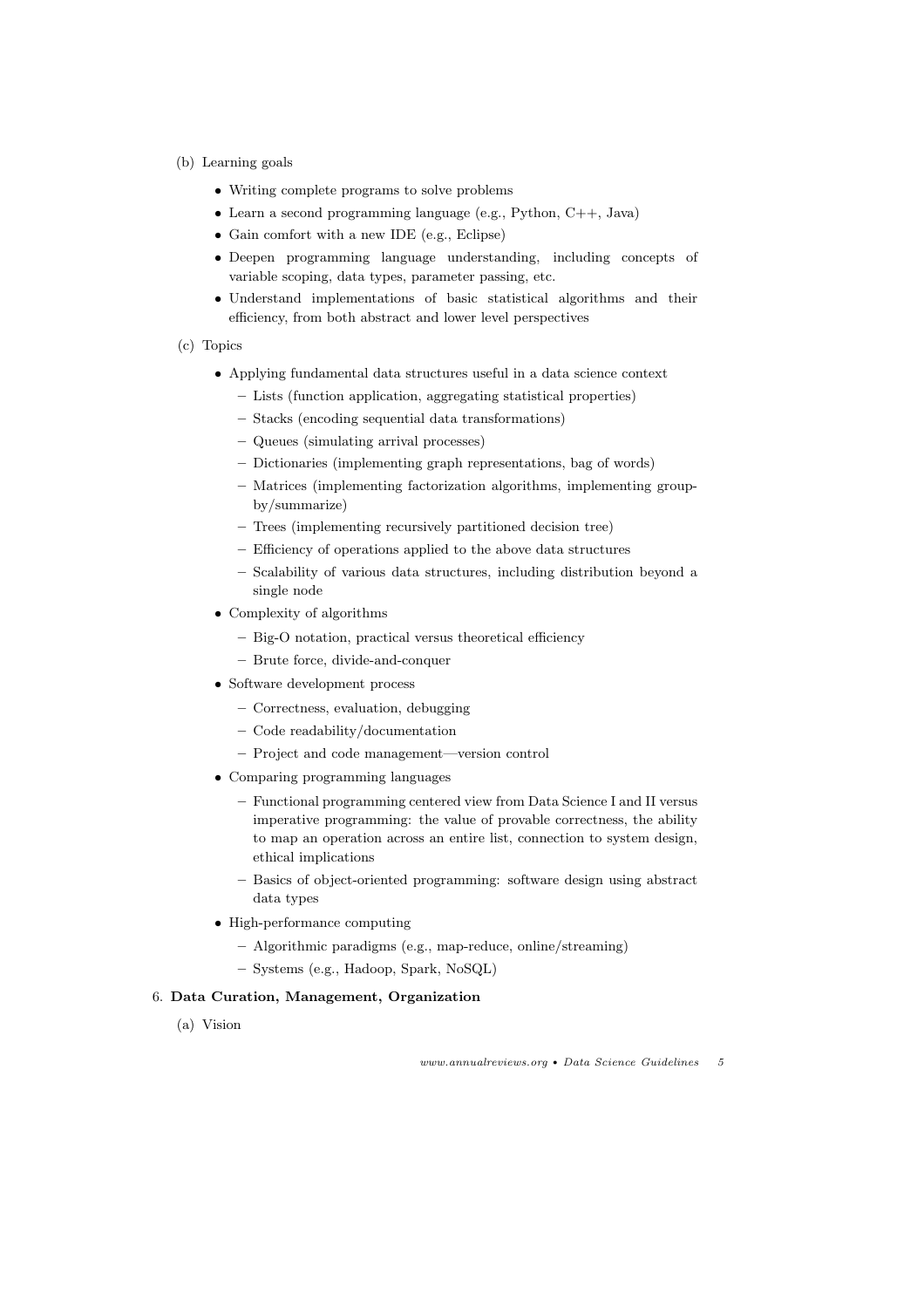- Deepen students' knowledge of data curation and management, building from the foundation of Data Science II by acquiring data across a spectrum of single and multiple sources and varying degrees of structure, incorporating real-world data throughout this spectrum. Gain understanding in how to transform and wrangle acquired data into forms amenable for analysis. Extend data management concepts and skills to accommodate big data.
- (b) Learning goals
	- Acquire data from a spectrum of external systems, ranging from wellstructured systems with defined schema to unstructured, requiring access through APIs and requiring scraping/munging, to large-scaled distributed storage systems
		- Acquire data from multiple sources. Be able to organize and unify them
		- Be able to learn to learn—generalize to new APIs and new systems and be able to acquire data from them
		- Understand the statistical issues inherent in the sources of data—bias, randomness or lack thereof—and the impact of those issues on analysis and generalization
	- Understand the structure of data needed to enable exploration, visualization, and analysis, and be able to take data not in that form and transform it appropriately
		- Advanced data cleaning and transformation
		- Blend tools from a variety of sources to combine and analyze data
- (c) Topics
	- Query languages and operations to specify and transform data (e.g., projection, selection, join, aggregate/group, summarize)
	- Structured/schema based systems as users and acquirers of data
		- Relational (SQL) databases, APIs and programmatic access, indexing
		- XML and XPath, APIs for accessing and querying structured data contained therein
	- Semistructured systems as users and acquirers of data
		- Access through APIs yielding JSON (JavaScript Object Notation) to be parsed and structured
	- Unstructured systems in the acquisition and structuring of data
		- Web scraping
		- Text/string parsing/processing to give structure
	- Security and ethical considerations in relation to authenticating and authorizing access to data on remote systems
	- Software development tools (e.g., GitHub, version control)
	- Large-scale data systems
		- Paradigms for distributed data storage
		- Practical access to example systems (e.g., MongoDB, HBase, NoSQL systems)
- 6 De Veaux et al.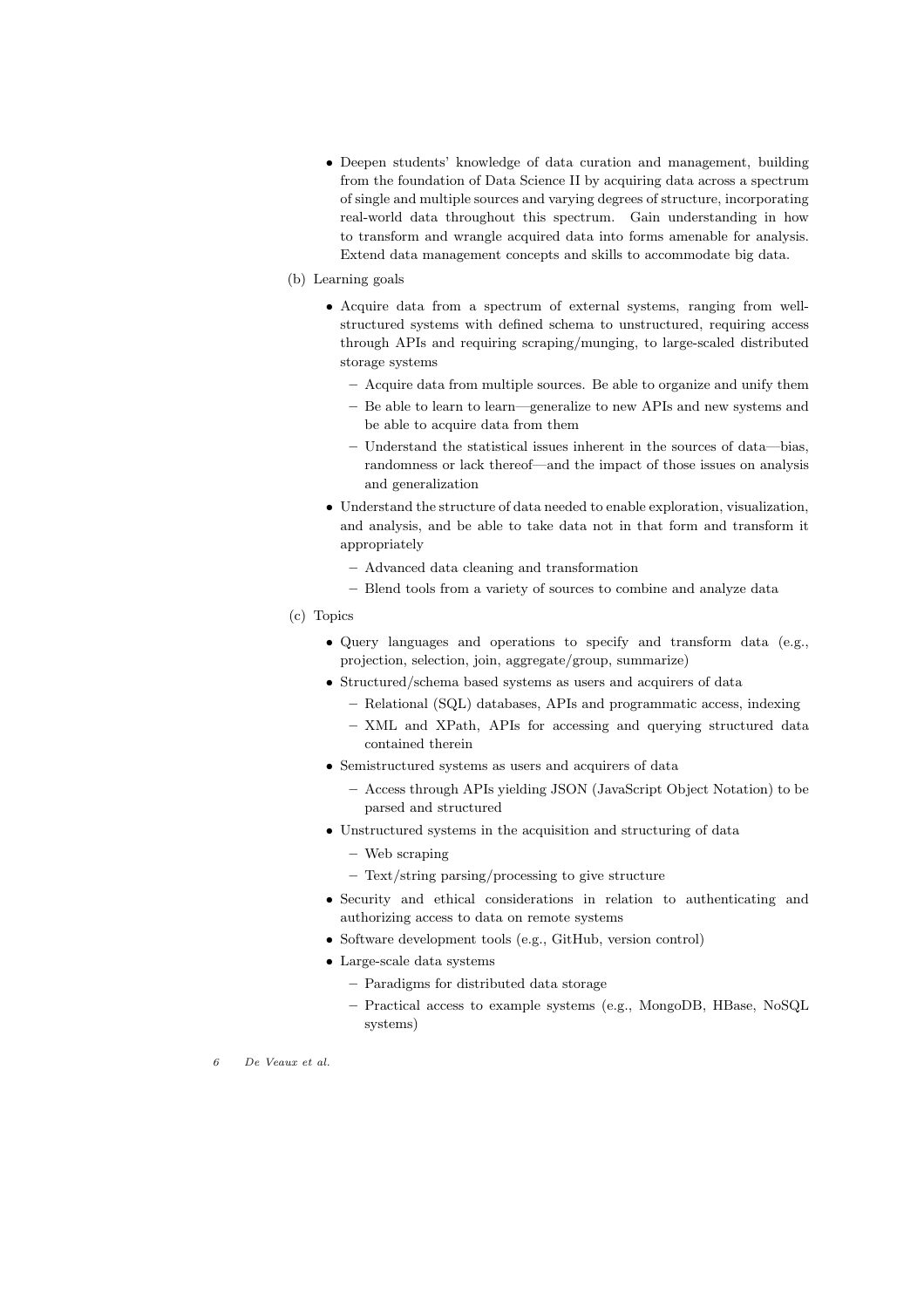∗ Amazon Web Services (AWS) provides public data sets in Landsat, genomics, multimedia

# 7. Introduction to Statistical Models

- (a) Vision
	- Introduces students to a framework for inference using regression models. The foundation is linear models, which is then compared to nonlinear approaches. The course builds on important concepts introduced in the firstyear data science courses that form the foundation of any statistical analysis. All the ideas are firmly grounded and inspired from real-world data. A sound understanding of the ideas in this course will enable the student to understand the common structure underlying important algorithms and methods in Statistical and Machine Learning.
- (b) Learning goals
	- Understand the mathematical framework for linear models and their applications
	- Apply regression models to real data sets for the purpose of scientific inference, understanding and communication
	- Introduce both theoretical and simulation approaches to uncertainty in models
- (c) Topics
	- Review of hypothesis testing, confidence intervals, etc.
	- Estimation (e.g., likelihood principle, Bayes)
	- Linear models
		- Regression theory (i.e., least-squares): introduction to estimation principles
		- Multiple regression
			- ∗ Transformations, model selection
			- ∗ Interactions, indicator variables, ANOVA
		- Generalized linear models e.g., logistic, etc.
	- Alternatives to classical regression e.g., trees, smoothing/splines
	- Introduction to model selection
		- Regularization, bias/variance tradeoff (e.g., parsimony, AIC, BIC)
		- Cross validation
		- Ridge regressions and penalized regression (e.g., lasso)

### 8. Statistical and Machine Learning

- (a) Vision
	- This is a course that blends the algorithmic perspective of machine learning in computer science and the predictive perspective of statistical thinking. It will focus on the common machine learning methods and their application to problems in various disciplines. The student will not only gain an understanding of the theoretical foundation of statistical learning, but the practical skills necessary for their successful application to new problems in science and industry.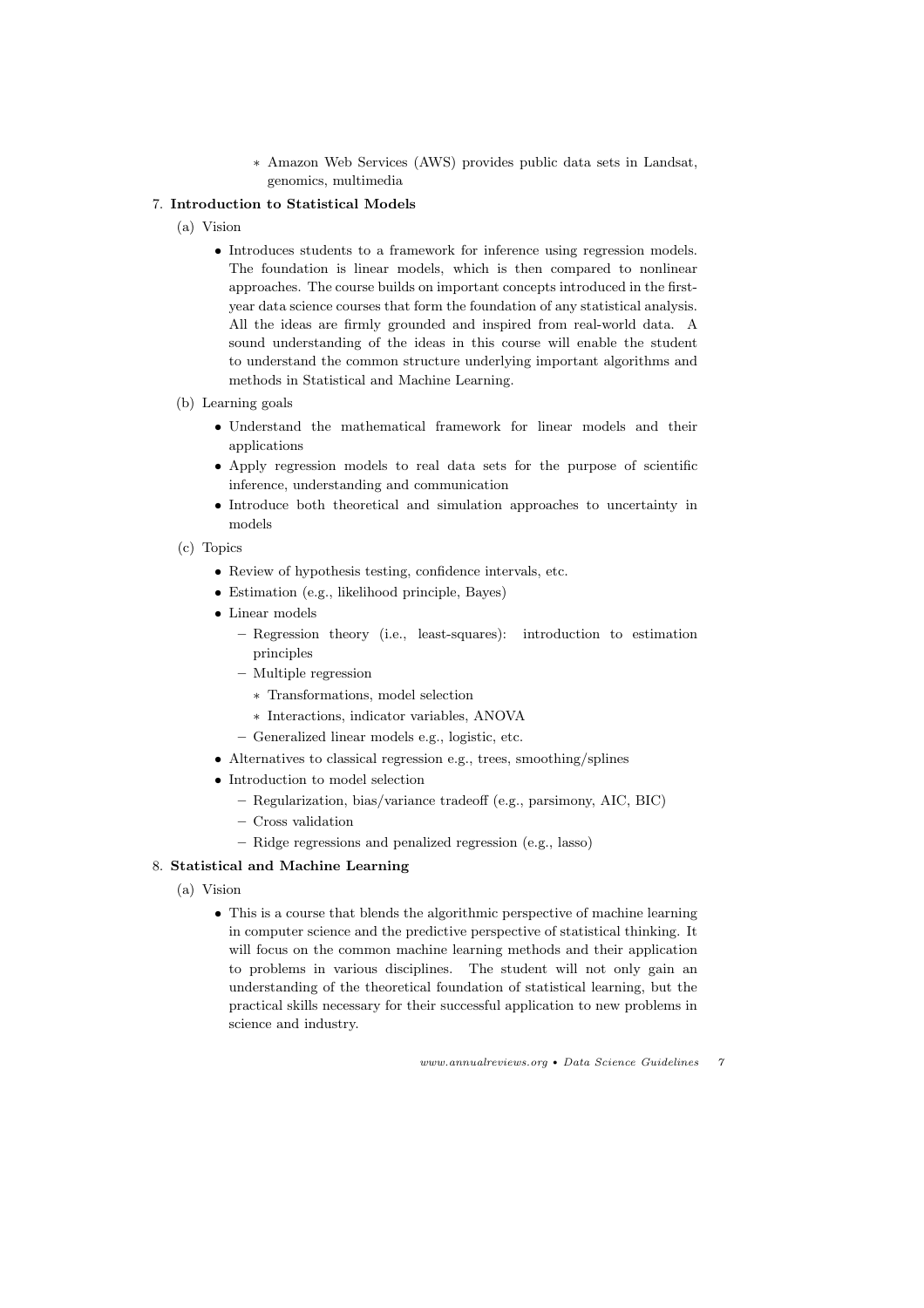- (b) Learning goals
	- Gain experience with specific, widely used machine learning algorithms
	- Understand the basic theoretical underpinnings of the methods and their limitations in inference
	- Be able to apply the methods to real data, evaluate their performance, and effectively communicate the results
- (c) Topics
	- Algorithms—what is the process doing (input/output), what can this solve.
		- Practical issues of model implementation (e.g., scalability, curse of dimensionality)
	- Performance metrics and prediction
		- Loss functions
		- Model selection and assessment, e.g., cross-validation, performance measures, regularization methods
	- Data transformations
		- Dimension reduction, principal component analysis, feature extraction
		- Smoothing and aggregating: e.g., kernel methods, spatial and/or temporal smoothing, model averaging
	- Supervised learning
		- Regression: linear models, regression trees
		- Classification: classification trees, logistic reg, separating hyperplanes, k-nearest neighbor (KNN) methods
	- Unsupervised learning
		- Clustering: k-means, hierarchical
	- Ensemble methods (e.g., boosting and bagging)
- (d) Project (Common Task Framework)

### 9. Capstone Course

- (a) Vision
	- The capstone course provides students with a comprehensive learning experience that integrates knowledge from previous courses. The student will make connections among ideas and experiences gained from all three core disciplines and apply them to another domain. In the course students will synthesize what they have learned and apply that knowledge to new, complex situations. Student should engage in the entire process of solving a real-world data science project, from collecting and processing actual data, to applying suitable and appropriate analytic methods to the problem, and communicating the results in a clear and comprehensible way. The capstone should emphasize a good understanding of the foundational knowledge of the core disciplines and the domain area, and prepares the student for future professional endeavors.
- (b) Learning goals
- 8 De Veaux et al.